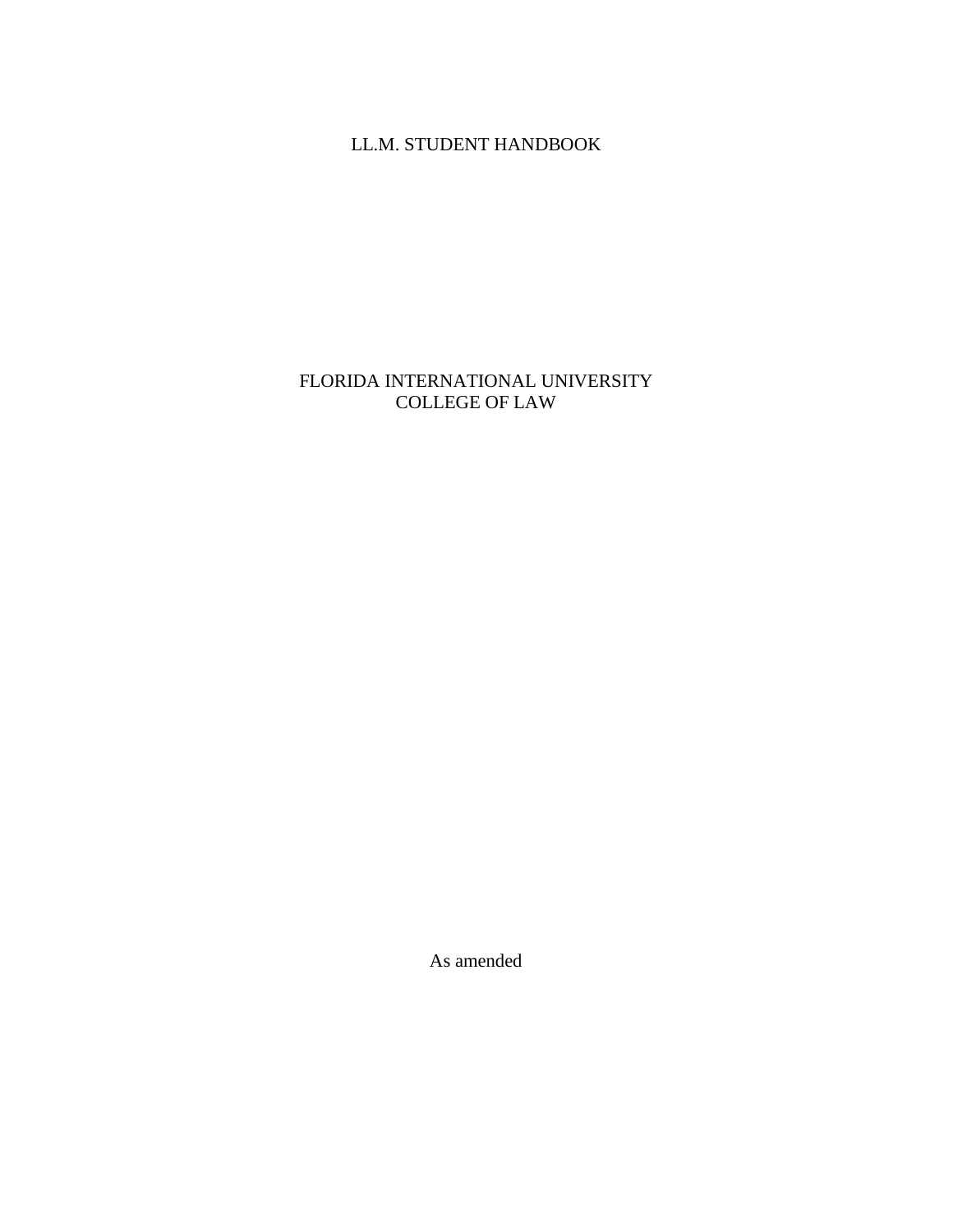### **TABLE OF CONTENTS**

#### **Preface**

#### **Introduction**

### **PART I. GENERAL PROVISIONS**

- A. Defined Terms
- B. General Provisions **010. Applicability**

#### **PART II. GENERAL ENROLLMENT REQUIREMENTS**

- A. No Part-Time or Full-Time Divisions and Time for Completion **101. One division; time for completion**
- B. Minimum and Maximum Course Loads **201. Minimum course load 202. Maximum course load 203. Exception to minimum course load requirement: final semester**

#### **PART III. SPECIFIC COURSE AND ENROLLMENT REQUIREMENTS**

A. Required Courses **401. Foundation curriculum 402. Other requirements**

#### **PART IV. STANDARDS FOR GRADING AND GRANTING CREDIT**

- A. Grading System **501. Class rank**
- B. Grade Normalization **601. Grade normalization policies 602. Grade normalization in classes with only LL.M. students**

#### **PART V. STANDARDS FOR CONTINUATION AND GRADUATION**

- A. Readmission Standard **702. Readmission standard**
- B. Graduation Requirements **802. General Requirements**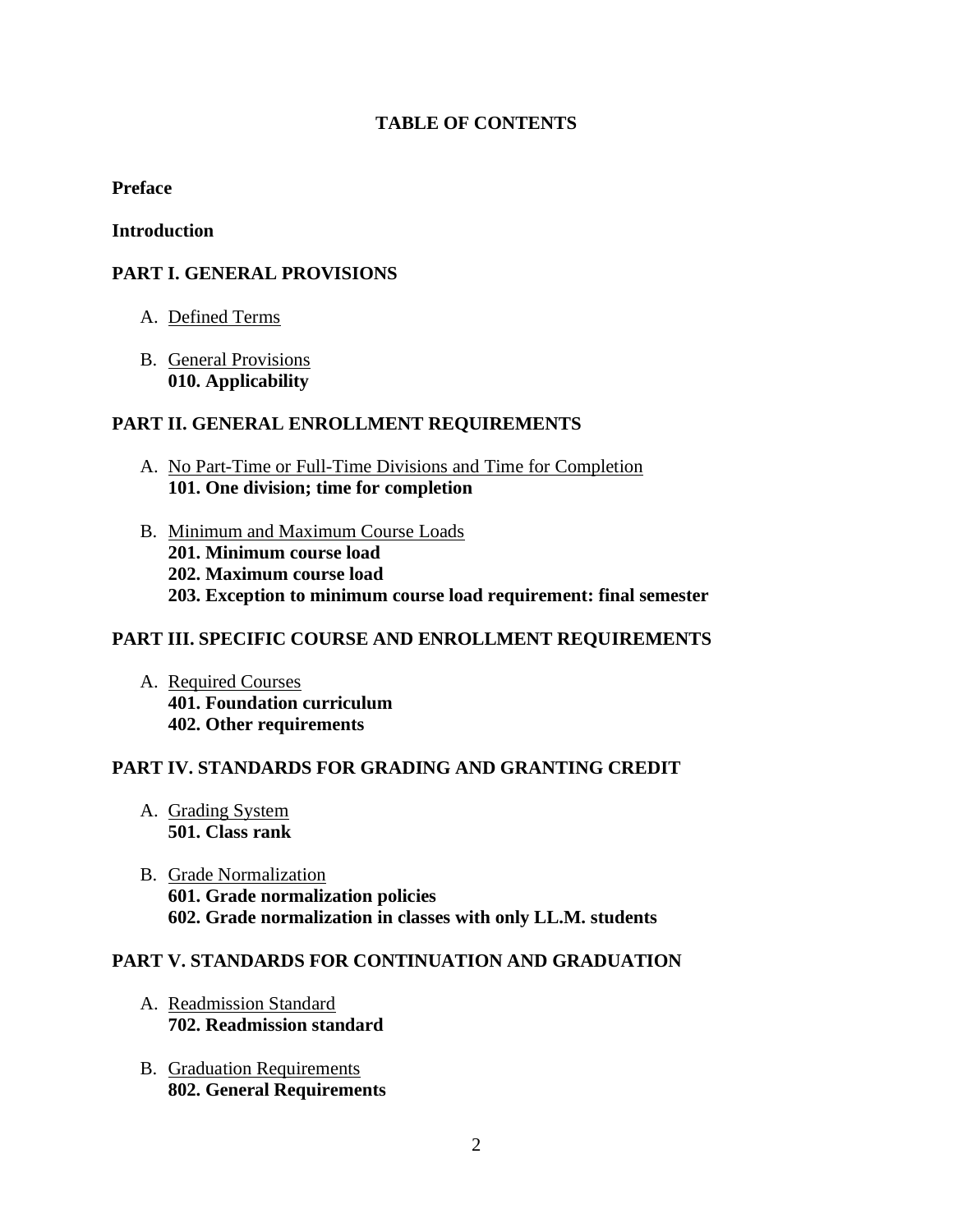#### **803. Additional semester to meet 2.00 grade point requirement**

### **PART VI. HONORS**

A. Honors **901. Dean's List**

#### **PART VII. CREDIT FOR WORK AT OTHER COLLEGES AND LAW SCHOOLS**

A. Transfer credit **1001. No transfer credit**

### **PART VIII. CREDIT FOR NONCLASSROOM WORK**

- A. Independent Study **1101. Maximum credit**
- B. Moot Court **1201. Skills Competitions**
- C. Law Review **1301. Student Journals**

### **PART IX. EXAMINATIONS**

A. Rules Applicable During Examinations **1401. Use of materials by examinees**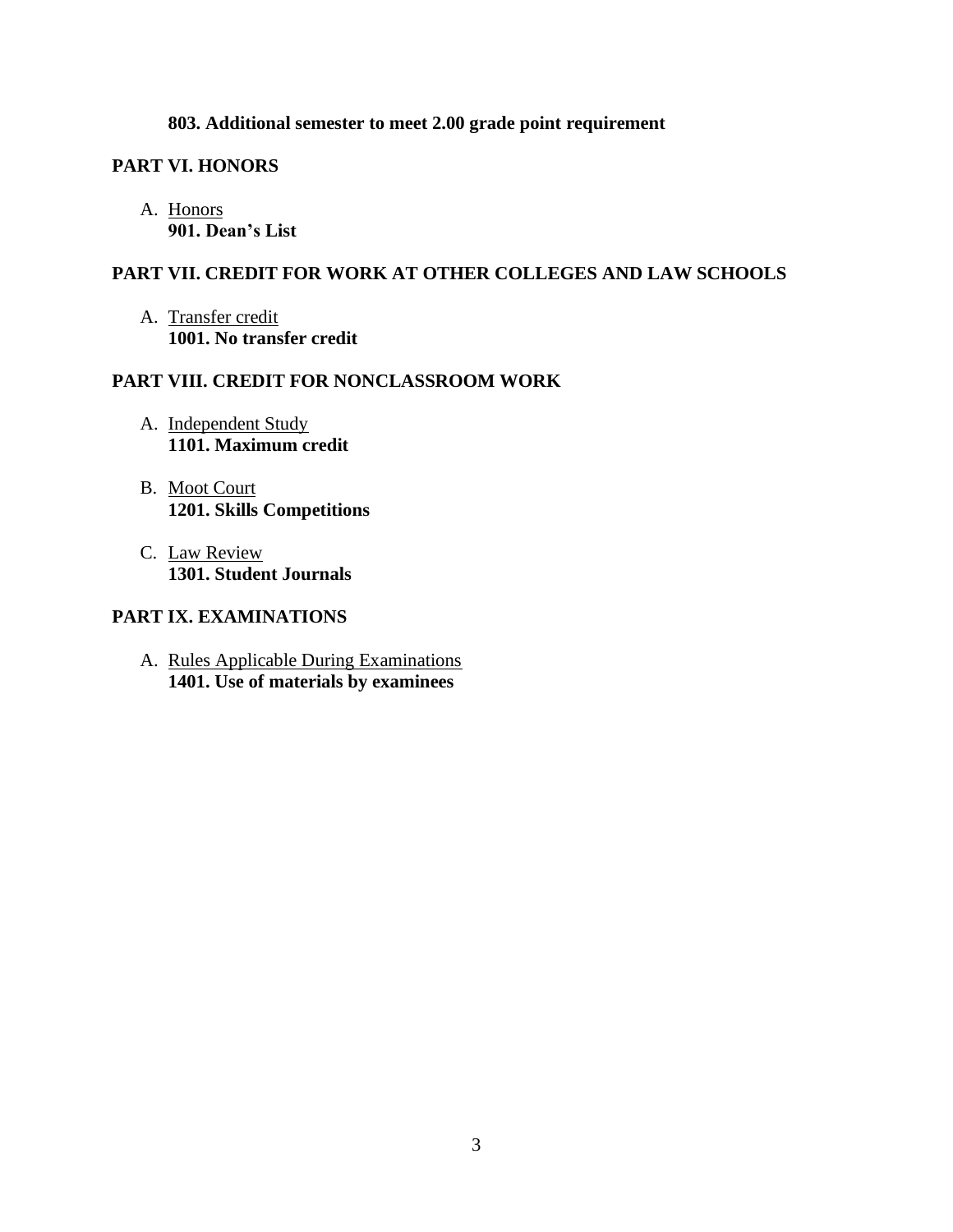#### **ACADEMIC POLICIES FOR THE LL.M.**

#### **Preface**

This LL.M. Student Handbook was promulgated and codified by the Florida International University College of Law (the College) on July 21, 2014, and has been periodically amended since that time.

Students should read these policies carefully; all students are presumed to have full knowledge of their contents. These policies are in addition to any applicable University regulations, policies, and procedures.

#### **Introduction**

Each part of this Handbook is designated by a roman numeral and a title in capital letters. These parts are divided into one or more subparts. Each subpart is designated by a capital letter and an underlined title in initial capital letters.

### **PART I. GENERAL PROVISIONS**

#### A. Defined Terms

**Foundation course** – A course required before graduation. The foundation courses for the LL.M. are United States Law I, United States Law II, and Legal Skills and Values: LL.M.

**Full-time student** – A student enrolled in a minimum of 12 credit hours.

**Part-time student** – A student enrolled in a minimum of 6 credit hours and is not a full-time student.

**Student** – Unless otherwise specified, an LL.M student of the College.

#### B. General Provisions

010. Applicability of FIU College of Law J.D. Student Handbook

The provisions of the FIU College of Law J.D. Student Handbook and of the FIU Student Conduct and Honor Code apply to the LL.M. course of study and LL.M. students unless modified or contradicted by the FIU College of Law LL.M. Student Handbook.

#### **PART II. GENERAL ENROLLMENT REQUIREMENTS**

A. No Part-Time or Full-Time Divisions and Time for Completion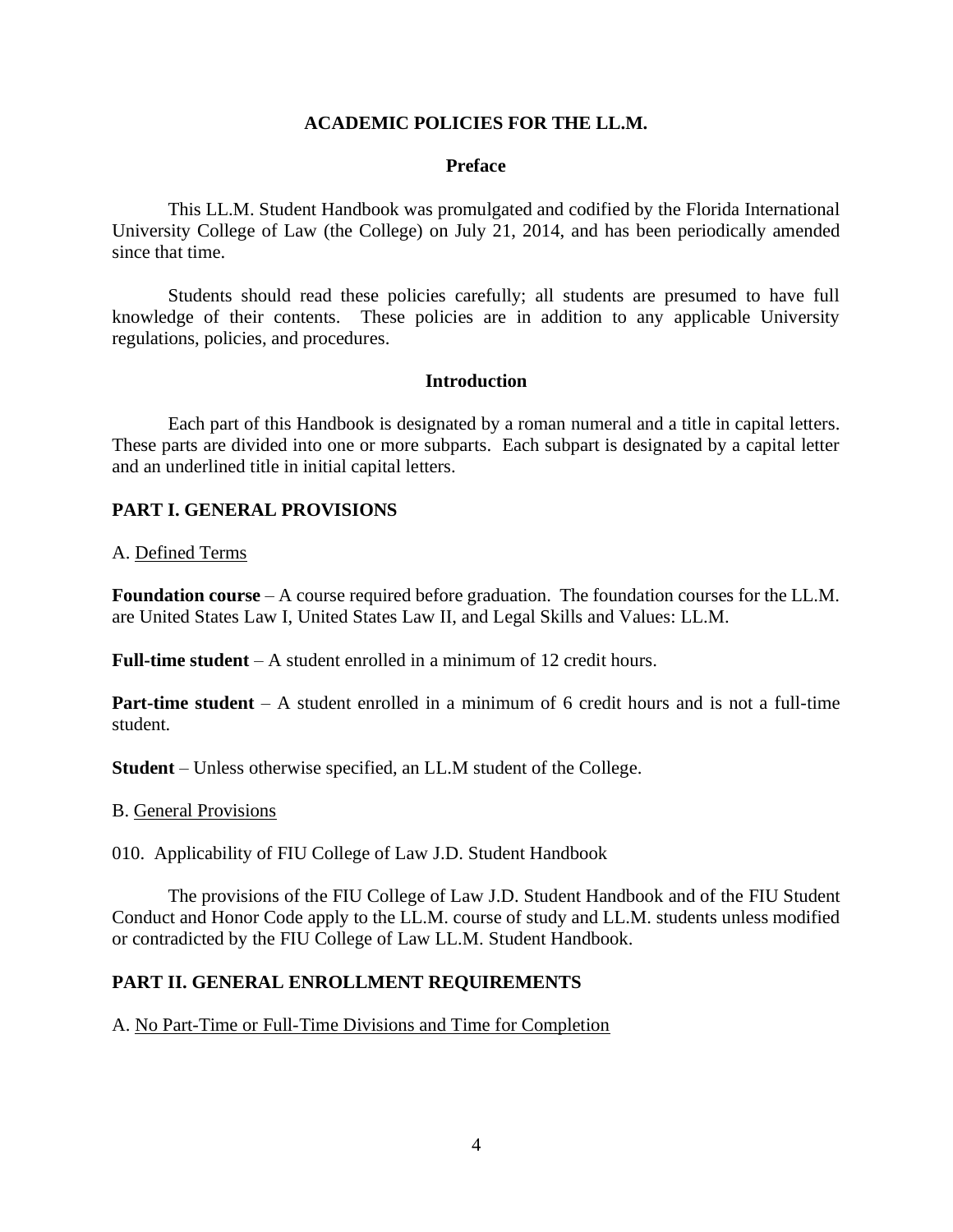101. **One division; time for completion.** Ordinarily, LL.M. students will earn the degree in one academic year. The LL.M. degree may be completed no earlier than 9 months and not later than 24 months after a student has commenced study in the College.

### B. Minimum and Maximum Course Loads

201. **Minimum course load.** A student must be enrolled in a minimum of 12 credit hours each semester to be considered a full-time student for purposes of these policies. A student must be enrolled in a minimum of 6 credit hours in the fall/spring and a minimum of 5 credit hours during the summer session to be considered a part-time student for purposes of these policies. Exceptions to the minimum and maximum course loads must be approved by the Dean.

202. **Maximum course load**. A full-time student may not enroll in more than 16 credit hours of courses, and a part-time student may not enroll in more than 11 credit hours in one semester.

203. **Exception to minimum course load requirement: final semester**. A student may take fewer than 6 credits in the student's final semester of enrollment at the College if the student needs fewer that 6 credits to complete the 24 credits hours for graduation.

# **PART III. SPECIFIC COURSE AND ENROLLMENT REQUIREMENTS**

## A. Required Courses

401. **Foundation curriculum**. All students must successfully complete the foundation curriculum which consists of 7 credit hours as follows: United States Law I (2 credits), United States Law II (2 credits), and Legal Skills and Values: LL.M. (3 credits).

402. **Other requirements.** All credits, including those received from elective courses, must be obtained from graduate-level courses only. There are no upper-level, distributional, experiential, or pro bono requirements for LL.M. students.

## **PART IV. STANDARDS FOR GRADING AND GRANTING CREDIT**

### A. Grading System

501. **Class rank.** LL.M. students are not ranked.

### B. Grade Normalization

601. In classes with J.D. and LL.M. students, the grade normalization policies found in the J.D. Student Handbook apply.

602. There is no grade normalization imposed on classes with only LL.M. students.

# **PART V. STANDARDS FOR CONTINUATION AND GRADUATION**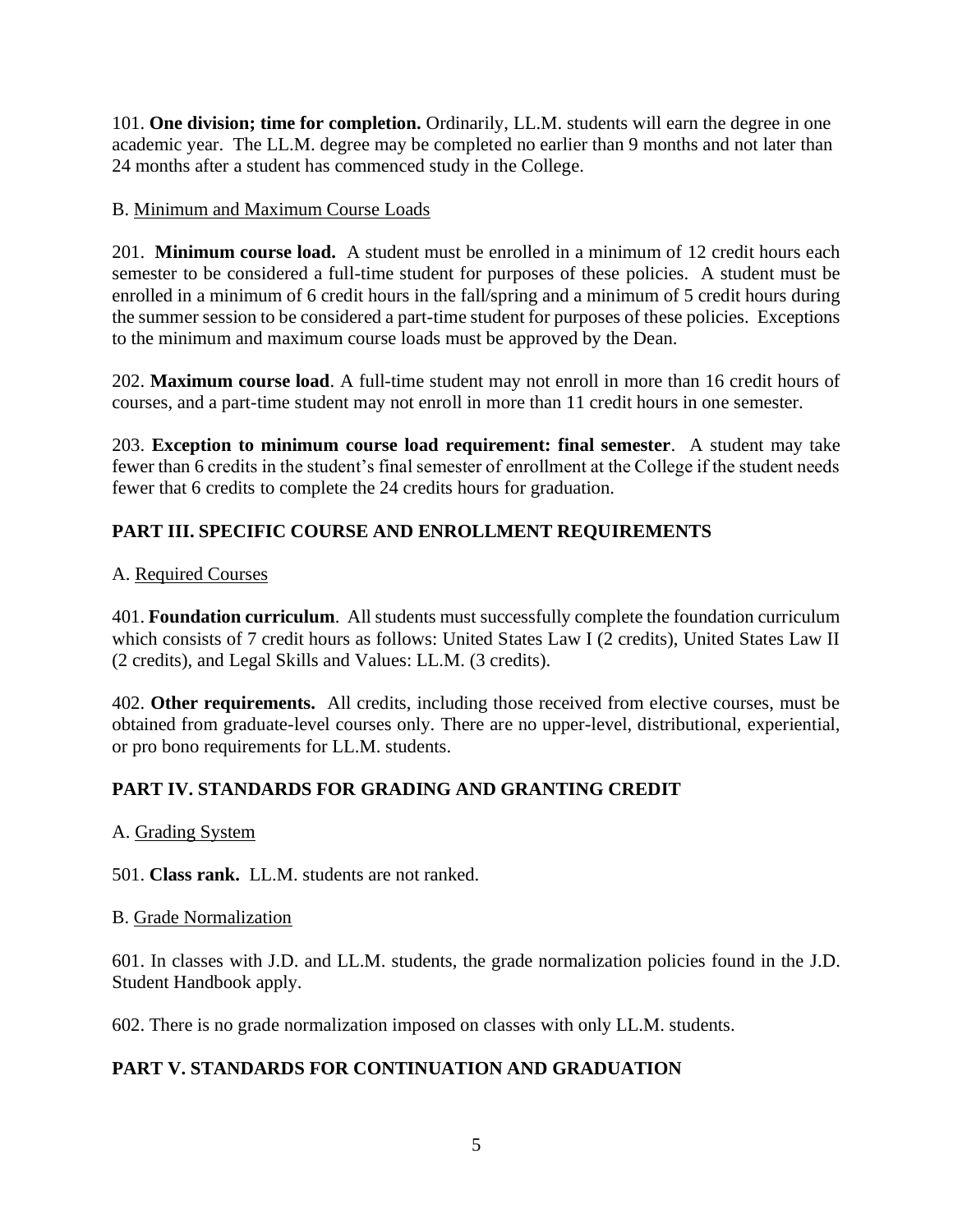#### A. Readmission Standard

702. **Readmissions standard.** The readmission standard for an LL.M. student with a cumulative grade point average below a 2.00 after the second or subsequent semester is the same as under the Academic Policies with the exception that ability to pass a bar examination is not a factor in determining readmission.

#### B. Graduation Requirements

802. **General Requirements.** To graduate from the College, an LL.M. student must:

1. earn a cumulative grade point average of 2.00 or greater for all graded course work;

2. pass all required courses;

3. complete at least 24 credit hours of law school course work with passing grades, of which at least 20 credit hours were in graded courses. No more than 4 credit hours of "D" grade work can be applied to the 24 credit hours of course work;

4. in the event the student has either been subject to continuation requirements imposed under these policies or been subject to readmission requirements imposed under these policies, either has satisfied those requirements, or has been excused from doing so by the Dean, who may excuse the satisfaction of such requirements in compelling circumstances; and

5. satisfy all requirements for the degree within the time period specified under § 101.

803. **Additional semester to meet 2.00 grade point requirement.** Subject to § 101 regarding maximum time to complete the degree, a student who fails to earn a cumulative grade point average of 2.0 upon completion of 24 credit hours of course work may petition the Academic Standards Committee for permission to continue his or her studies for an additional semester. To be permitted to continue, the student must persuade the Committee that the student is capable of successful completion of the curriculum. Such permission shall be granted only in compelling circumstances. In making this readmission determination, the Committee should consider the factors set forth in § 702 for readmission to continue in the LL.M. program. If the Committee readmits a student, it may impose any conditions it deems appropriate.

### **PART VI. HONORS**

#### A. Honors

901. **Dean's List.** All students who attain an average of 3.00 or better in any semester are named to the Dean's List for that semester. Full-time students must earn at least 12 hours of credit for the semester with a minimum of 6 hours in graded courses. Part-time students must earn at least 6 hours of credit with a minimum of 4 hours in graded courses.

#### **VII. CREDIT FOR WORK AT OTHER COLLEGES AND LAW SCHOOLS**